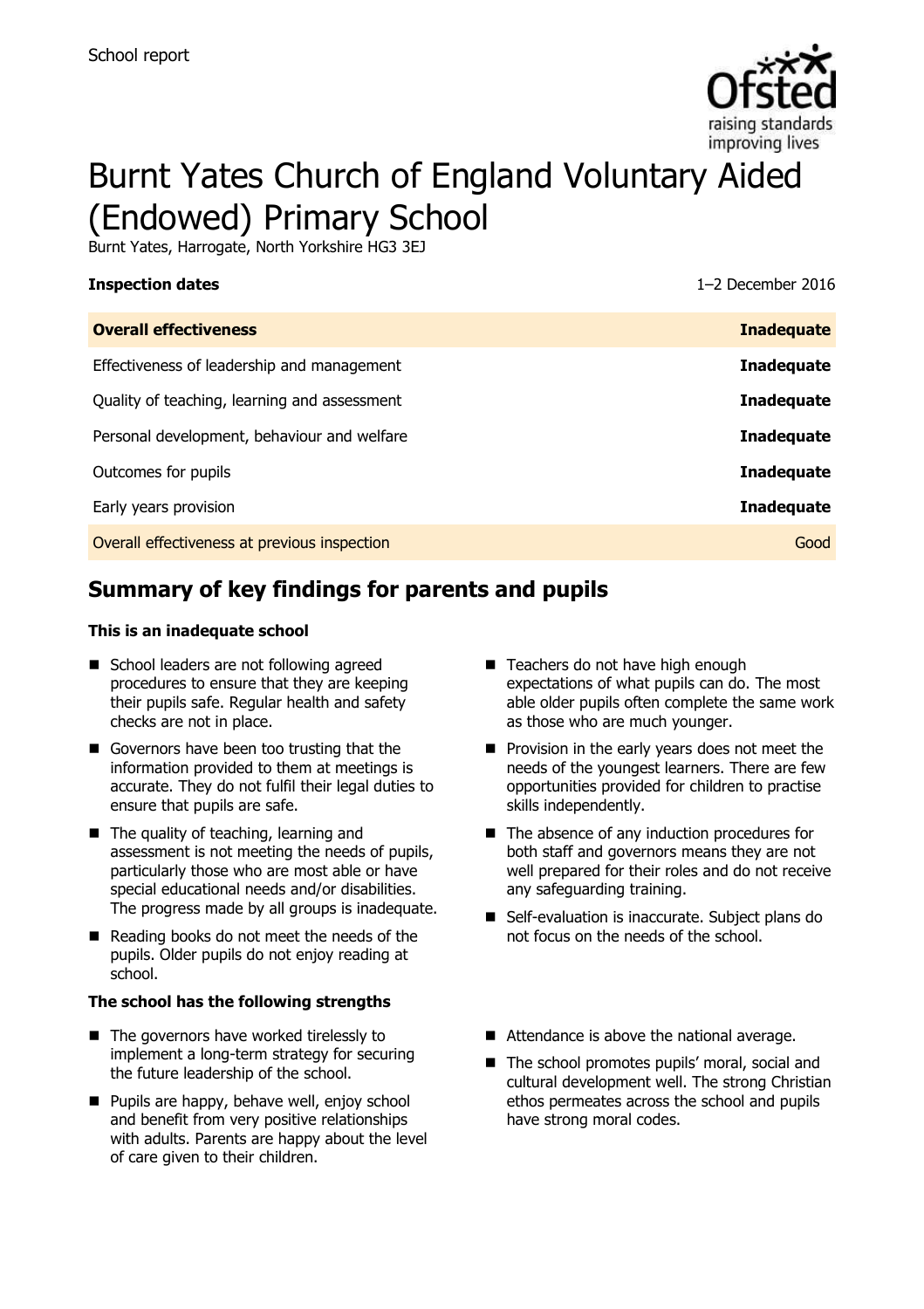

# **Full report**

In accordance with section 44(1) of the Education Act 2005, Her Majesty's Chief Inspector is of the opinion that this school requires special measures because it is failing to give its pupils an acceptable standard of education and the persons responsible for leading, managing or governing the school are not demonstrating the capacity to secure the necessary improvement in the school.

### **What does the school need to do to improve further?**

- Urgently ensure that safeguarding arrangements are effective, by:
	- ensuring that the single central record is up to date, the person responsible receives relevant training and governors implement systems for checking the accuracy of information regularly
	- implementing safer recruitment procedures and ensuring that all information held on current staff is up to date
	- recording and updating the safeguarding training of all staff and ensuring that all staff read Part 1 of 'Keeping children safe in education' on at least an annual basis
	- reviewing and updating risk assessments to ensure that pupils on site are safe at all times and all health and safety checks are in place
	- improving systems for recording concerns about pupils and ensuring that the relevant information is kept securely and reported accurately in an anonymised format to governors
	- creating and implementing robust induction procedures which all new staff must complete during their first weeks in post
	- ensuring that safeguarding policies and procedures are up to date and in line with local authority guidance.
- Improve the quality of teaching, learning and assessment so that:
	- teachers meet the needs of all pupils in their class, particularly those who are most able and those who have identified special educational needs and/or disabilities
	- all pupils are challenged to meet the highest standards
	- work is well presented and reflects national expectations for each year group
	- teaching assistants are used well across the school and support is put in place to help them improve outcomes for all pupils
	- pupils know what they need to do to improve their work and understand when they have been successful
	- younger pupils have more opportunities to work with the teacher and are given opportunities to practise skills independently
	- work in books demonstrates progress from starting points and regular assessment tracks progress over time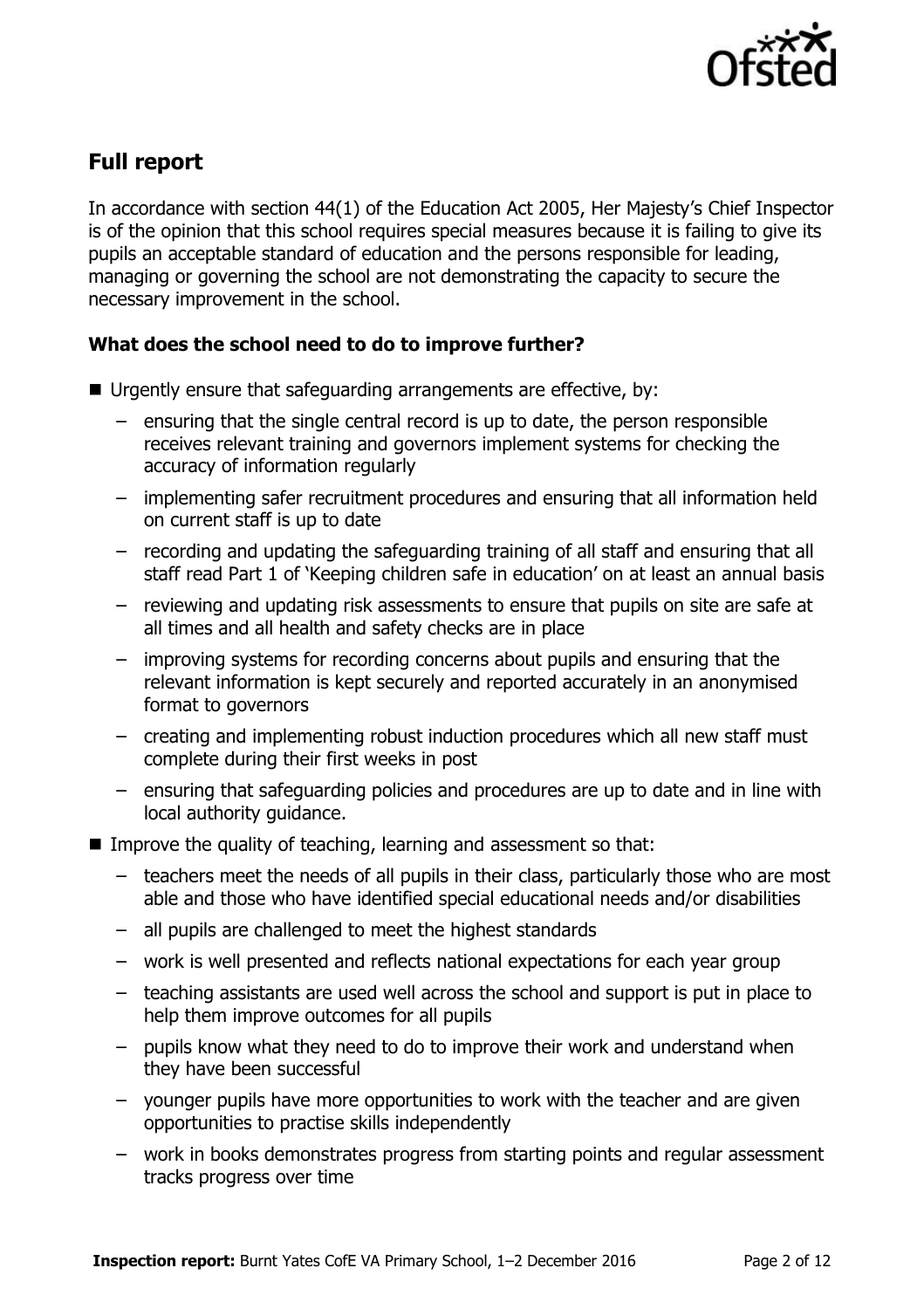

- pupils enjoy reading books and develop more positive attitudes to reading at school.
- Improve the effectiveness of leadership and management, by:
	- ensuring that self-evaluation is accurate and governors are fully aware of the school's strengths and weaknesses
	- implementing monitoring systems for governors to check the accuracy of the information presented to them at meetings
	- ensuring that the sport funding is used appropriately
	- improving training and induction procedures for all governors so they are fully aware of their legal responsibilities
	- appointing a named teacher responsible for pupils who have special educational needs and/or disabilities to ensure that funding is used effectively
	- reviewing the curriculum so that links are made between writing and mathematics, in order to enthuse pupils about their learning
	- reviewing the skills and responsibilities of the governing body in order to strengthen areas of weakness
	- securing a long-term plan by which governors can hold leaders to account.

An external review of governance should be undertaken in order to assess how this aspect of leadership and management may be improved.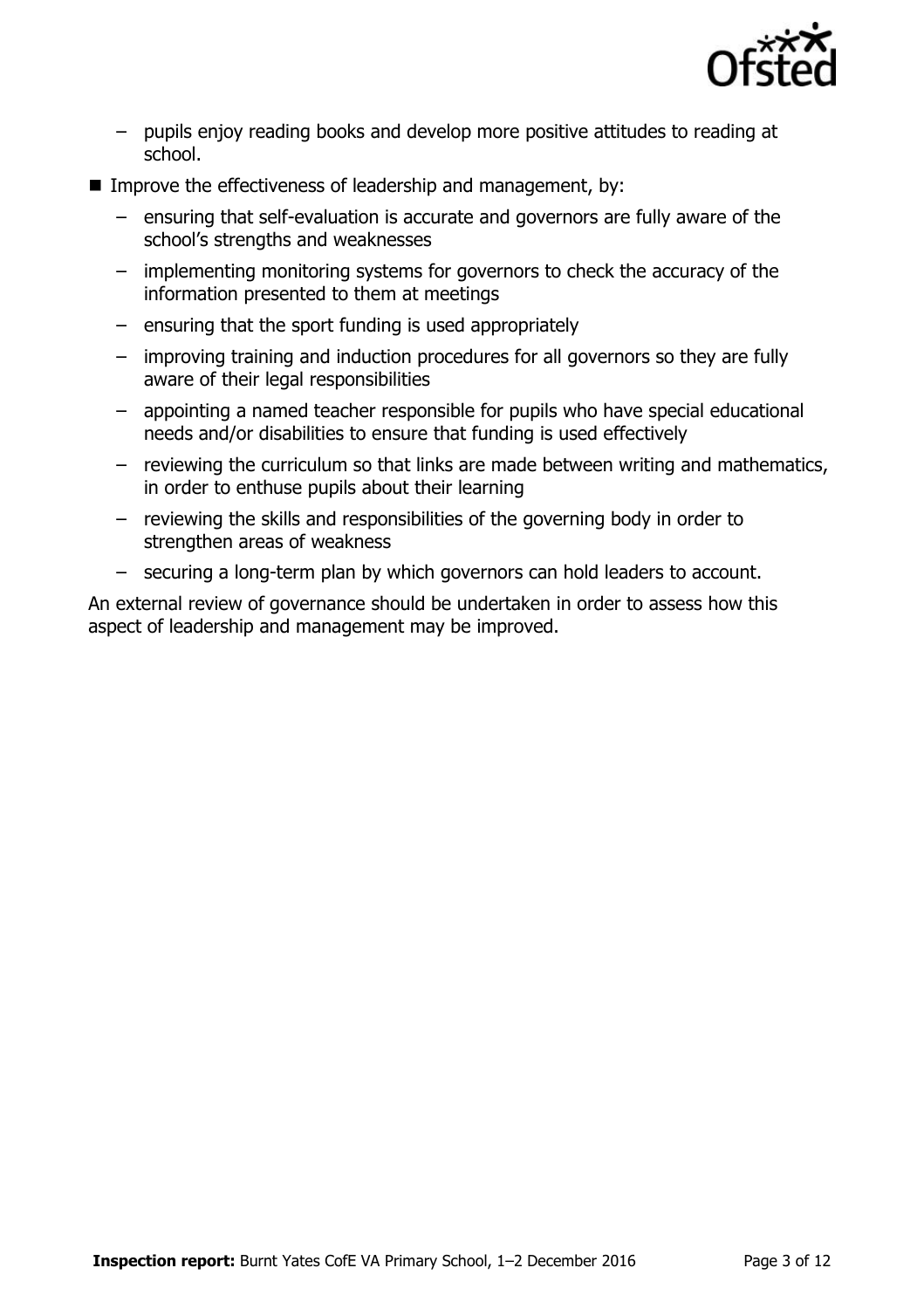

## **Inspection judgements**

### **Effectiveness of leadership and management Inadequate**

- Over time, leaders have failed to tackle the weaknesses identified by the local authority in teaching, learning and assessment across the school. Over-positive assessment of improvements made during the last 12 months has left the school in a vulnerable position.
- Governors admit that they have taken their 'eye off the ball' because they have been focused on trying to secure a permanent solution to leadership arrangements. The local authority has supported a temporary solution through an action plan and additional funding.
- Risk assessments are not in place to ensure that the site is safe. Generic assessments do not detail the actions needed to keep children safe. The front gate and the private flats on the school premises have not been risk assessed. The weekly site check detailed on the action plan does not happen and, as a result, leaders do not ensure that the site is free from dangers. Fire practices do not happen regularly enough.
- The leadership of key subjects is ineffective. Action plans do not identify specific areas to drive forward improvements. Areas highlighted for improvement are vague and fail to identify how impact is measured. Therefore, governors and other leaders cannot identify if the actions taken are successful in improving attainment and progress.
- **Performance management arrangements are weak. Anonymised paperwork seen** indicates a lack of challenge to improve standards.
- The school's use of sport funding to provide planning, preparation and assessment time for teachers is inappropriate and does not meet the guidance on how the money should be spent. Class teachers are becoming de-skilled and are not being supported to improve their sports teaching. There is little evidence of increased participation in school games.
- Currently, the school does not have a teacher responsible for pupils who have special educational needs and/or disabilities. No one has been checking that the relevant procedures and policies are up to date or that staff have received appropriate training. Consequently, funding for these pupils is not used effectively.
- The curriculum lacks breadth and balance. Planning does not make links between subjects and this leads to lost opportunities to enthuse pupils about writing or mathematics. Pupils have written about a recent charity 'welly walk', but the work on display demonstrates low standards and expectations. A recent visit from an imam, to extend pupils' cultural awareness of Islam, was documented through photographs, but no follow-up work was produced to extend learning further.
- The interim executive headteacher has identified key areas for development, including the quality of teaching, learning and assessment and health and safety. She has quickly sought external verification from a senior local authority improvement partner who has acted with immediate effect and conducted a review himself. As a result, an action plan is now in place to help the school address these areas.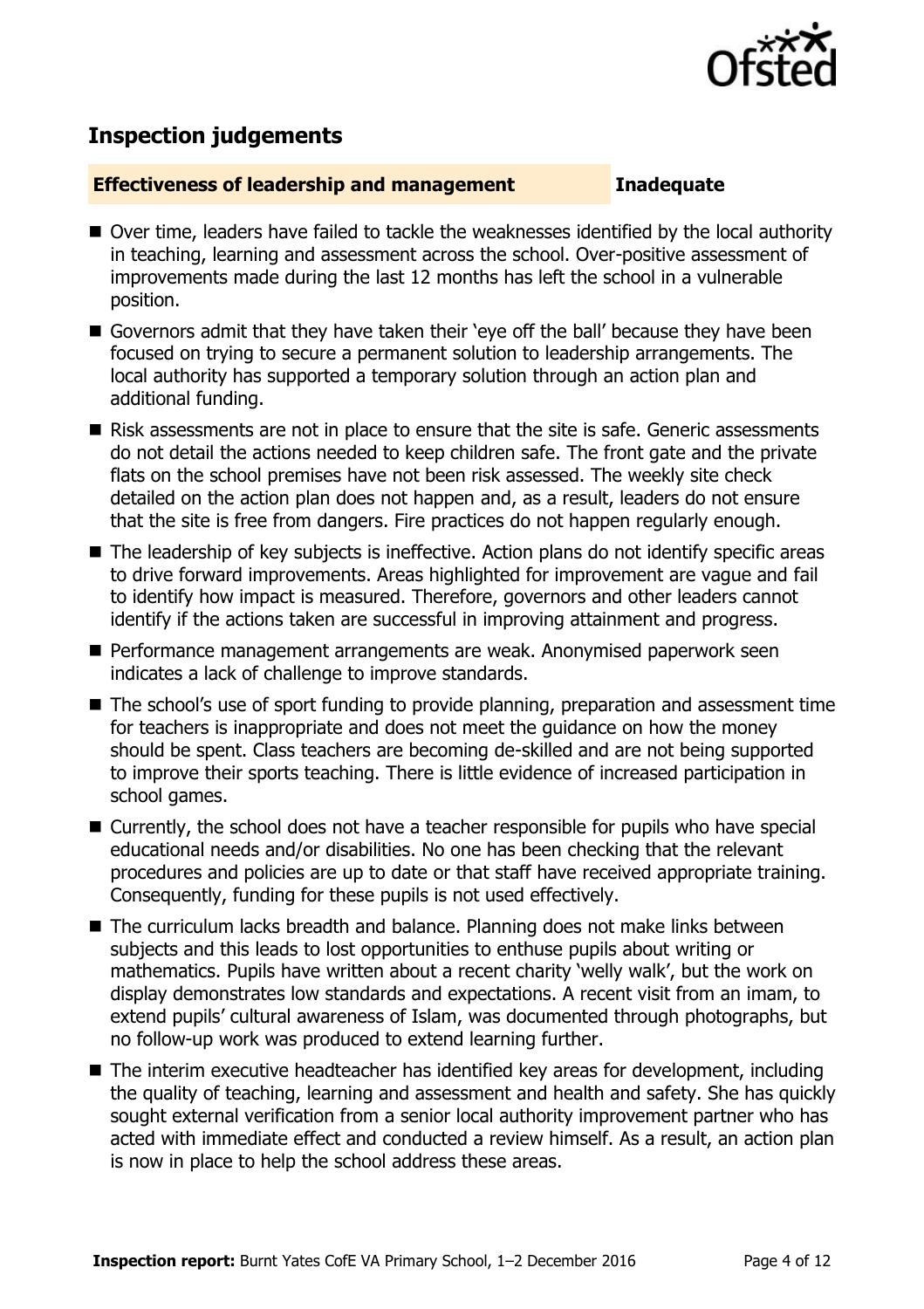

■ The school should not appoint newly qualified teachers.

### **Governance of the school**

- Governors have relied on the information provided by the previous headteacher along with the school improvement partner to give them an over-positive view of the school's strengths and areas for improvement.
- Although governors visit school regularly, they have not recognised where the school is failing because they do not fully understand their roles. They are not challenging what they are being told, nor do they have a plan which helps them to do this.

### **Safeguarding**

- The arrangements for safeguarding are not effective. Updated checks on employees do not happen because the person in charge has not had any training and does not know what is required. No one has checked that the single central record holds the required information. Where checks have been completed, they have not been entered on the system. Safer recruitment procedures have not been in place.
- Staff are not kept up to date in relation to safeguarding. They have not read the most recently published safeguarding information on 'Keeping children safe in education'. The most recent safeguarding policy, signed by only half the staff, was dated 2014 and obsolete.
- Systems to record safeguarding or welfare concerns are not fit for purpose. The 'day-to -day' book, containing both behaviour and safeguarding information is not secured or monitored. Governors were unaware of any behaviour or safeguarding concerns because the information was not reported.

### **Quality of teaching, learning and assessment Inadequate**

- Teachers have low expectations of what pupils can achieve. Pupils of differing ages and abilities complete the same tasks. This is because teachers do not plan activities that match the needs of individuals.
- Activities planned for the most able pupils are not challenging enough. This is because teachers do not use assessment procedures to build on prior learning. On occasions, the most able pupils repeat work they can already do or receive work that is too easy.
- Reading books remain unchanged and older pupils stay on the same banding of book for too long. This is not helping their self-esteem and does not inspire them to want to read. The oldest pupils are still on graded reading books without free choice of what they can read. As a result, pupils' attitudes to reading at school are not as positive as they should be.
- Work seen in mathematics books shows that there is a better match of work to ability than in other subjects. However, teachers do not provide sufficient opportunities for pupils to apply their learning to deepen understanding.
- In key stage 2, stronger teaching was evident. Well-differentiated tasks resulted in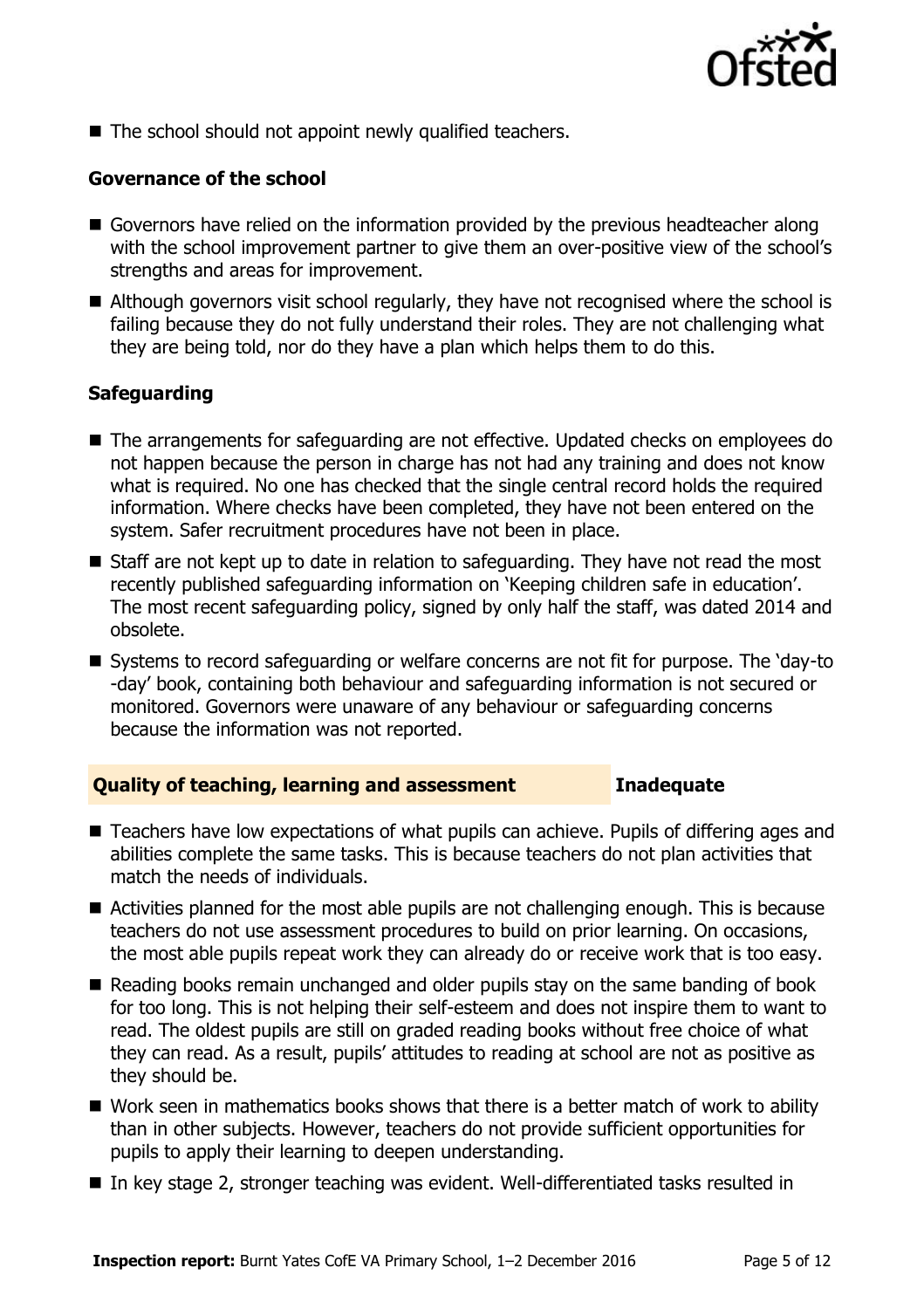

pupils who were highly engaged, showed enthusiasm for learning and were excited. The most able pupils worked well together solving challenging problems, while the teacher accelerated other pupils' learning with small-group teaching. However, evidence in pupils' books shows that this has not happened over time.

### **Personal development, behaviour and welfare Inadequate**

### **Personal development and welfare**

- The school's work to promote pupils' personal development and welfare is inadequate.
- The necessary checks on people who work in school are not in place. When pupils display unkind behaviour, the information is not recorded systematically so that leaders can identify if bullying happens.
- On too many occasions, younger pupils are over reliant on adults to guide their work and learning. They are not developing independent learning skills or given opportunities to follow their own interests.
- Pupils understand how to keep safe and know to tell an adult if they are concerned about anything. Recent visits from Childline and fire safety talks demonstrate that pupils are taught how to keep safe. Pupils say that bullying does not happen at the school, although they can state occasions when other pupils have been unkind to them. However, they say staff deal with issues very quickly.
- The lunchtime arrangements are well organised and create a family feel. Older pupils take responsibility for ensuring that younger pupils have their chosen daily menu. Pupils sit together in set places and older pupils look after younger ones, encouraging them to eat and cutting up food. Pupils show positive attitudes to healthy eating and are complimentary about the food on offer.
- The school council is involved in planning a variety of charity events throughout the year. Members are enthusiastic about recent fundraising for Children in Need. Pupils are learning to think about others and demonstrate sensible attitudes to those who are less fortunate than themselves.

### **Behaviour**

- The behaviour of pupils is good.
- $\blacksquare$  In lessons, pupils listen and engage in activities when learning is interesting. They demonstrate positive attitudes to each other and acceptance of their different abilities and ages. Pupils become passive when work is too easy or when they have been listening for too long. They do not misbehave or interfere with the learning of others. In a successful mathematics lesson, pupils worked independently, concentrated for long periods and were keen to complete their work.
- **Pupils treat each other with respect and kindness. They value the family ethos of this** very small school. The strong Christian ethos of the school is evident in how pupils treat each other, and the manner in which they conduct themselves around the school. Pupils demonstrate a strong moral compass and recognise the difference between right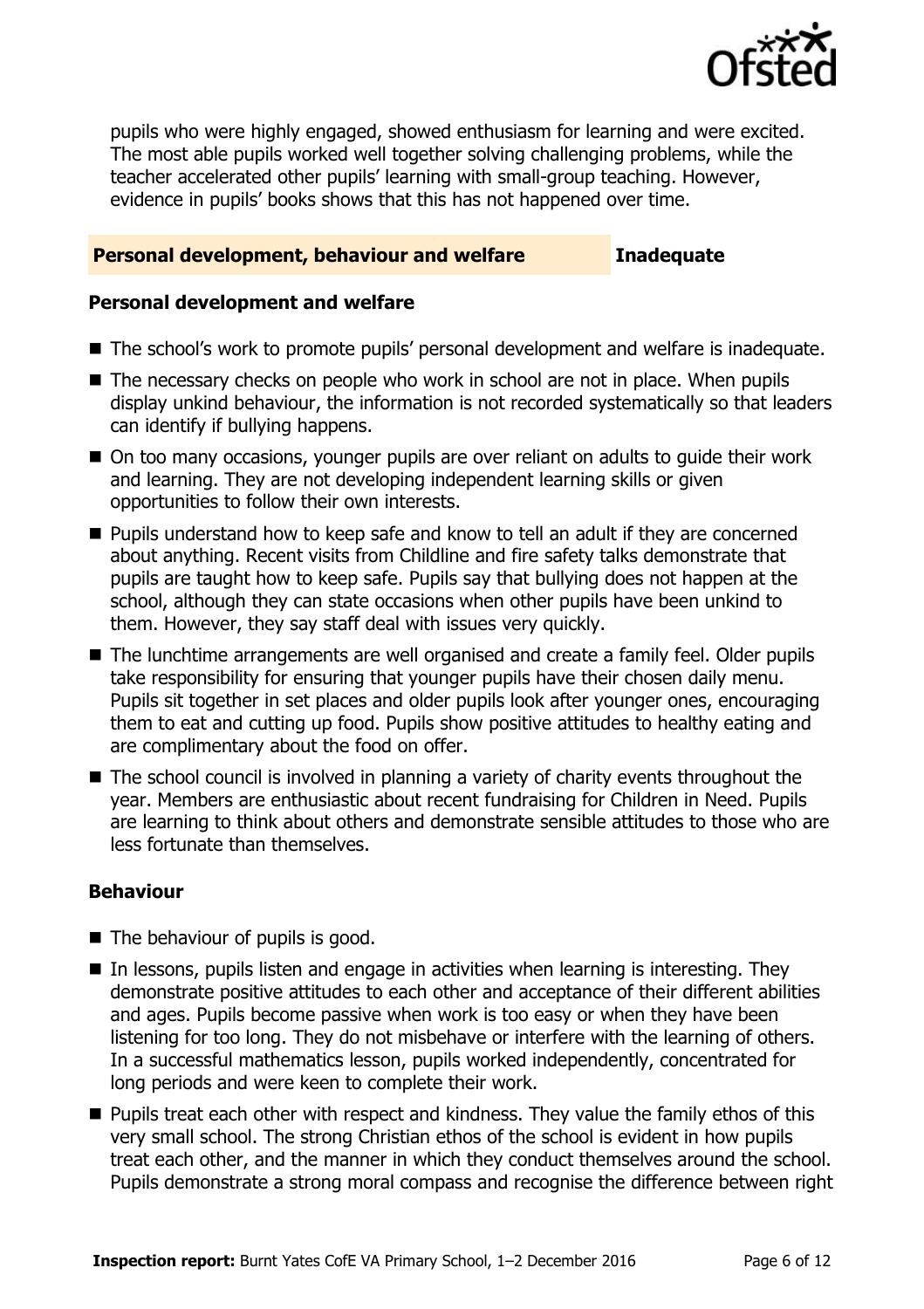

and wrong.

- Attendance is above the national average. Pupils enjoy coming to school. They like their teachers and friends.
- Rewards are effective in promoting and recognising good behaviour. Each family group collects coloured rewards throughout the half term and the pupils in the group with the most receive a treat of their choice. Pupils respond well to this, and were enthusiastic when talking about their non-uniform day.

### **Outcomes for pupils Inadequate**

- Outcomes for pupils vary considerably from one year group to another because of the very low numbers across the school. Not enough pupils are reaching the highest levels of attainment at the end of each key stage. Insufficient challenge for the most able pupils slows down rates of progress.
- Standards seen in current writing books and displayed around the school are below expectations. Pupils across the different age groups are producing work that is of a similar standard. Work seen indicates that few pupils will be in line to meet the expected standard at the end of the school year.
- **Progress from starting points shows that most pupils enter the school with skills and** abilities broadly typical for their ages. Because work is not well matched, rates of progress vary across the school and pupils are not given the support they need to help them understand how to improve their work. This slows down progress for all pupils.
- Outcomes in subjects other than English and mathematics show that on too many occasions pupils complete the same work across year groups. Science work shows low expectations and lack of challenge for the most able.
- Individual pupils and very small groups of pupils (such as the disadvantaged and those who have special educational needs and/or disabilities) are not prepared well for the next stage of their education whether it be in key stage 1, 2 or 3.

### **Early years provision Inadequate**

- Safeguarding is inadequate.
- There is a lack of leadership within the early years and the provision does not meet the needs of young children. The classroom environment is untidy and unwelcoming. Where areas of learning are set up, there is a lack of care and attention to ensure that they are inviting and stimulating. For example, in the writing area dry felt-tip pens and unsharpened pencils were available for children to use. Few words or letters are displayed to support independent writing. As a result, no children chose to use this area during the inspector's visit to the classroom.
- Observations written onto the planning and assessment wall do not capture what the children are learning. They give no indication of what children need to help them to move on with their learning. As a result, the needs of individual pupils are not met.
- Learning journals show that parents are involved in initial assessments about what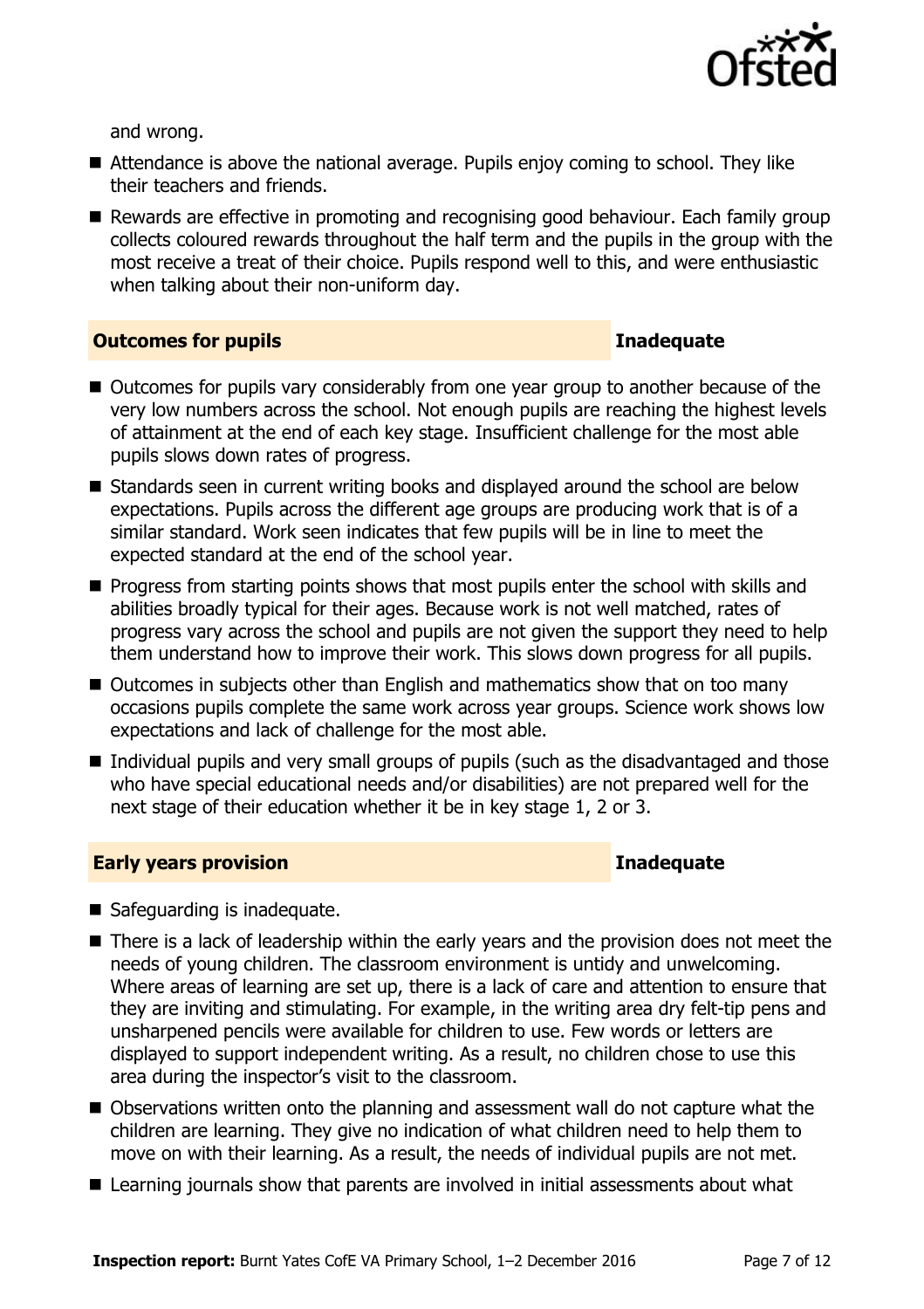

children can do. Parents say they are pleased with the transition arrangements on entry. However, learning journals do not show how assessment is built on to provide next steps for learning. One child who could count and write numbers to ten in September was still working on numbers to six in November. This is because leaders are not using the information to extend and develop learning outcomes.

- The activities provided by the adults do not allow children to investigate and discover things for themselves. The learning environment limits children's natural curiosity. The way the sessions are organised makes children reliant on adults to learn. Therefore, independent learning skills are not being developed.
- Where adults lead learning sessions, children are not always actively involved in learning and do not listen. As a result, many children are not making the progress they are capable of. On too many occasions, children spent time with the teaching assistant while the teacher worked with the pupils in key stage 1.
- Relationships with parents are good. Parents are happy that their children have settled quickly into school life.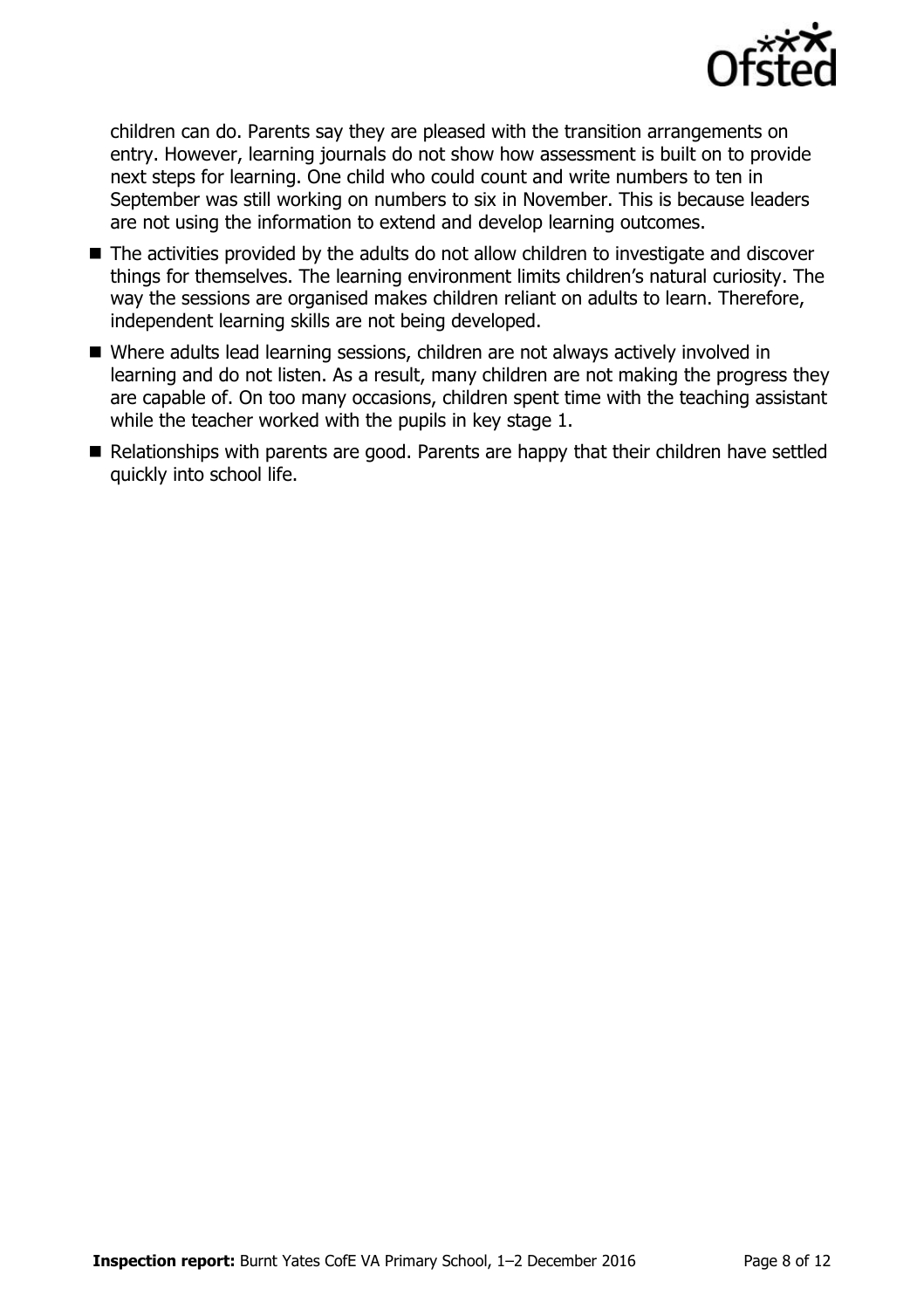

# **School details**

| Unique reference number | 121626          |
|-------------------------|-----------------|
| Local authority         | North Yorkshire |
| Inspection number       | 10000974        |

This inspection was carried out under section 8 of the Education Act 2005. The inspection was also deemed a section 5 inspection under the same Act.

| Type of school                       | Primary                         |
|--------------------------------------|---------------------------------|
| School category                      | Voluntary aided (endowed)       |
| Age range of pupils                  | 4 to 11                         |
| <b>Gender of pupils</b>              | Mixed                           |
| Number of pupils on the school roll  | 28                              |
| Appropriate authority                | The governing body              |
| Chair                                | Mrs Helen Leslie                |
| <b>Interim Executive Headteacher</b> | <b>Mrs Susan Wass</b>           |
| Telephone number                     | 01423 770586                    |
| Website                              | www.burntyates.n-yorks.sch.uk   |
| Email address                        | admin@burntyates.n-yorks.sch.uk |
| Date of previous inspection          | 17-18 November 2011             |

### **Information about this school**

- The school does not meet requirements on the publication of information about the curriculum, special educational needs and governors.
- Since the time of the last inspection there have been two headteachers. The current interim executive headteacher has been in post since 31 October 2016. She has spent a total of seven days in the school. She is also interim headteacher of Ripley School, spending two days per week at Burnt Yates. One new part-time teacher joined the school on the same day; the administrator and one of the teaching assistants are also new to the school this year.
- $\blacksquare$  This village school is much smaller than most schools.
- The proportion of pupils in receipt of the pupil premium is too small to comment on.
- Most pupils are from a White British background.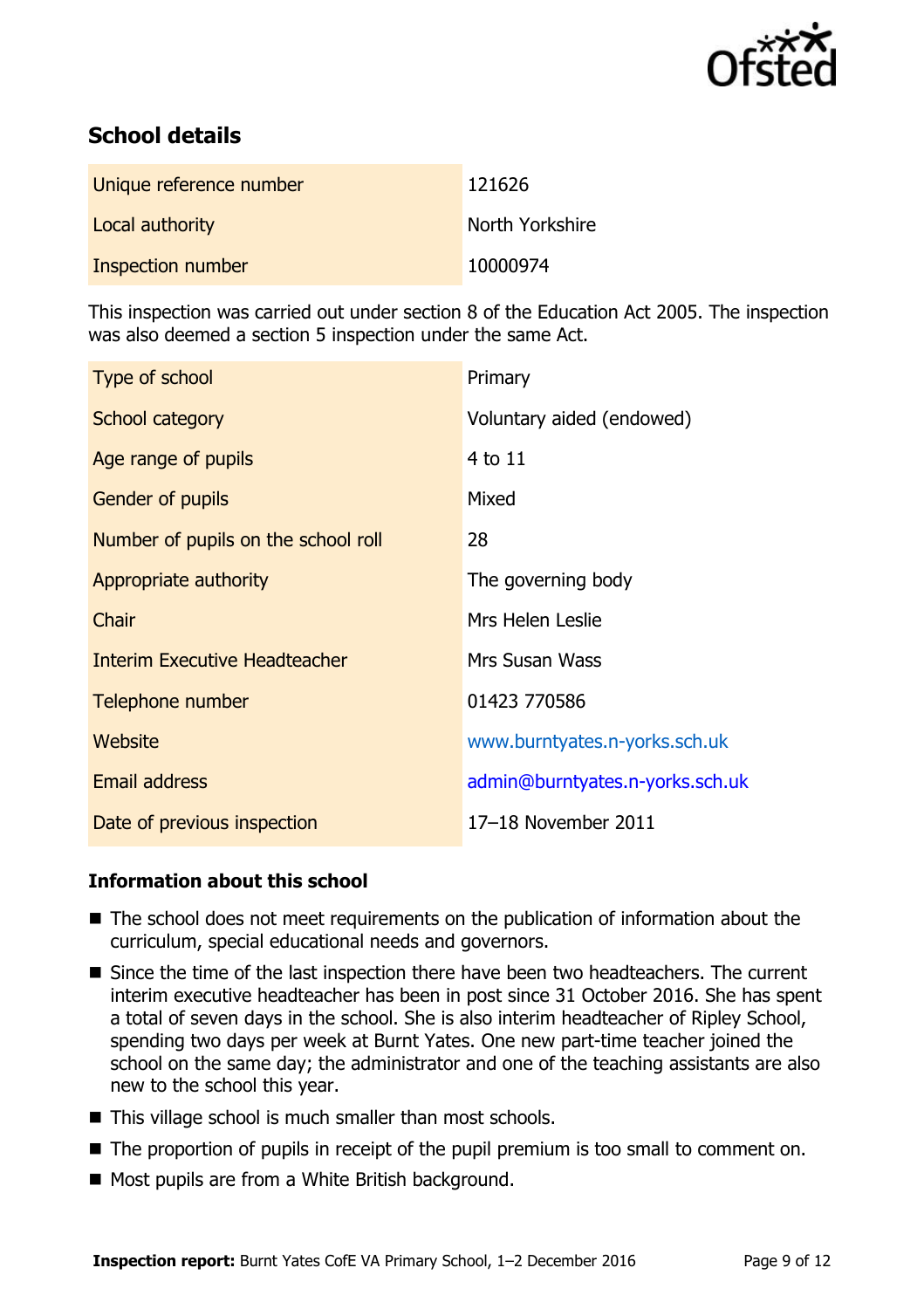

■ The proportion of pupils who have special educational needs and/or disabilities or with an education, health and care plan is below that found in most schools and the numbers are too small to comment on.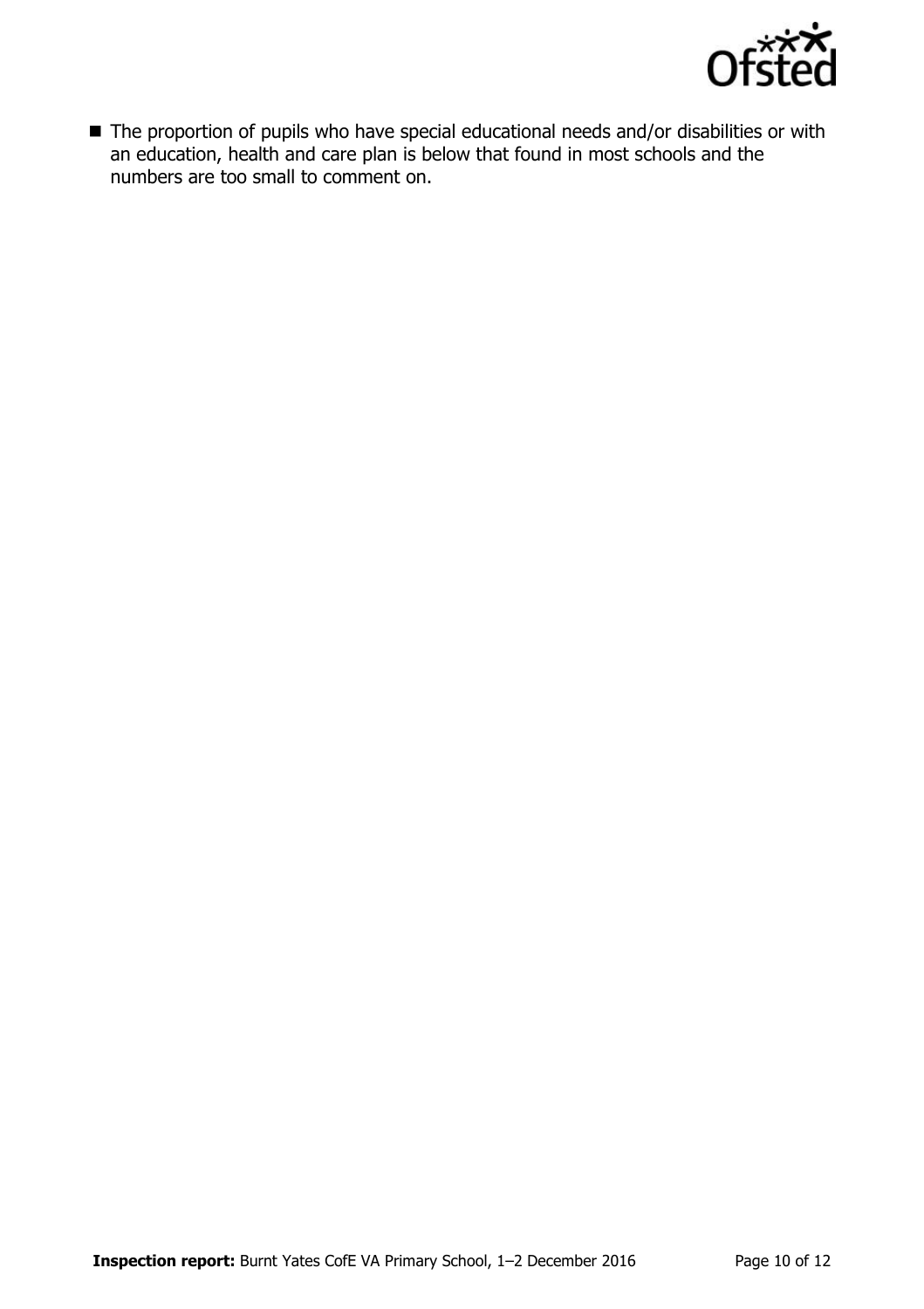

# **Information about this inspection**

- The inspector observed learning in both classes over both days. A number of lessons were observed with the interim headteacher.
- The inspector looked at work in books and on displays around the school and listened to four children read. The inspector met the school council to find out about its views and spoke to pupils. The inspector observed pupils' behaviour during breaktime, over lunchtime and in lessons.
- The inspector met with a group of governors, including the chair of the governing body and scrutinised minutes from meetings. The inspector spoke to the local authority improvement partner on the telephone and met with the senior improvement partner for North Yorkshire.
- The inspector evaluated key documents, including the previous and current selfevaluation, records of assessment, safeguarding information, action plans and a range of local authority monitoring information.
- The inspector met with the English leader and teaching assistants.
- The inspector considered the 14 parental responses to Parent View and the free text responses. No pupil or staff surveys were completed.

### **Inspection team**

Janet Lunn, lead inspector **Her Majesty's Inspector**